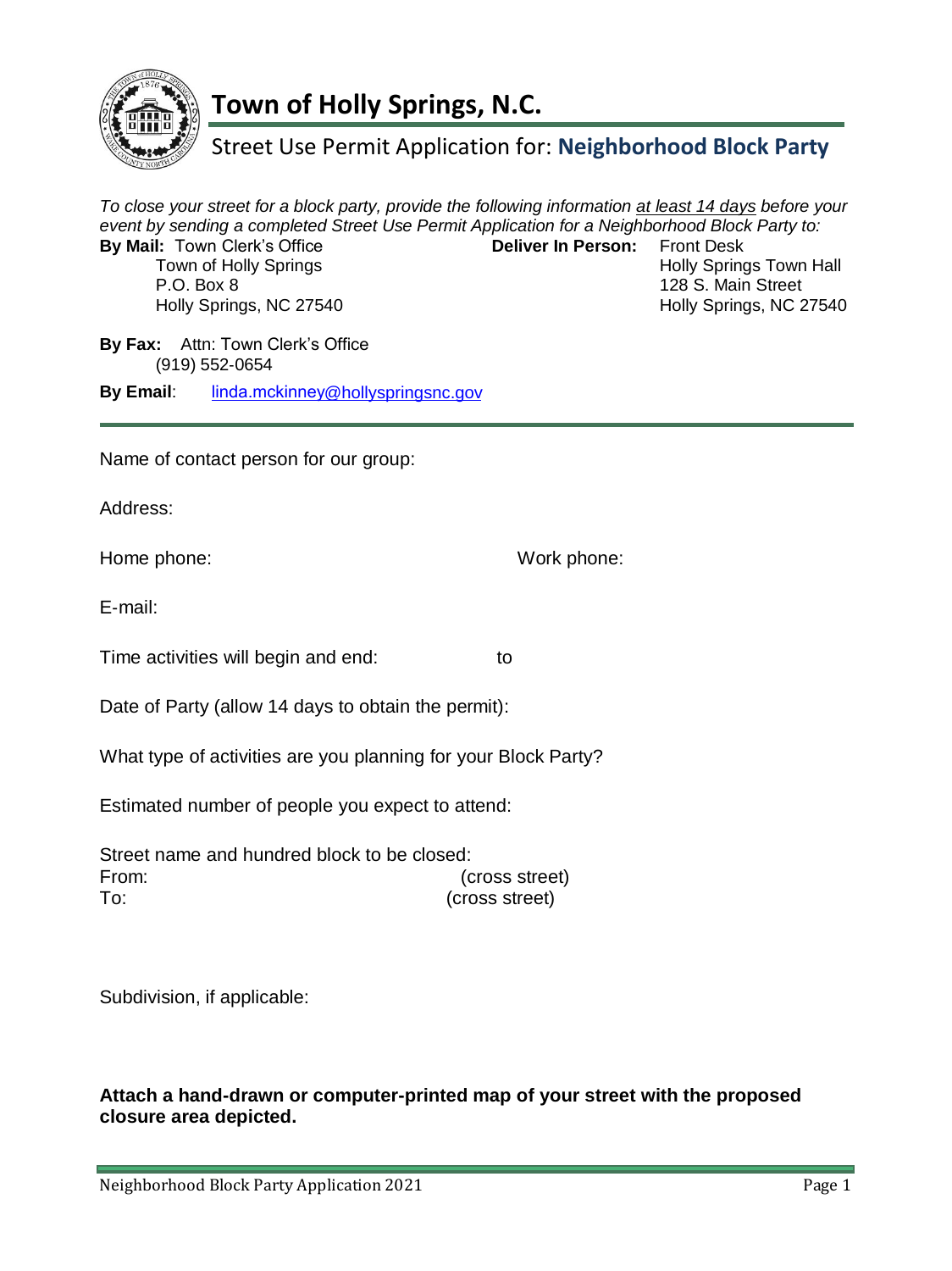#### **Rules:**

- $\Diamond$  Intersections CANNOT be closed
- $\diamond$  No structures that cannot quickly be moved should be placed in the roadway (dunking booths, inflatables, etc. must be off the pavement.)
- $\Diamond$  Inflatables above a certain size will also require a Fire Prevention permit and inspections. Apply early if you intend to have these items.
- $\diamond$  A monitor must be available at each end of the closed portion of street to remove barricades in case of emergency or local traffic, if needed. (Person must be available but does not need to stay in that position.)
- $\diamond$  Residents may use trash cans with brightly-colored signs attached to barricade roadway.
- EVERY resident within the closed street area must sign the accompanying Neighborhood Block Party Acknowledgement.
- All other town ordinances, including noise regulations, must be observed.
- $\Diamond$  The Holly Springs Police Department may revoke any Neighborhood Block Party permit.
- $\diamond$  Residents should clean the area of any litter before removing trash containers and reopening street.
- $\diamond$  Storm drains lead to creeks, so no soap or oils should be used on the street surface.

### **Below is an example of how to block off a street**